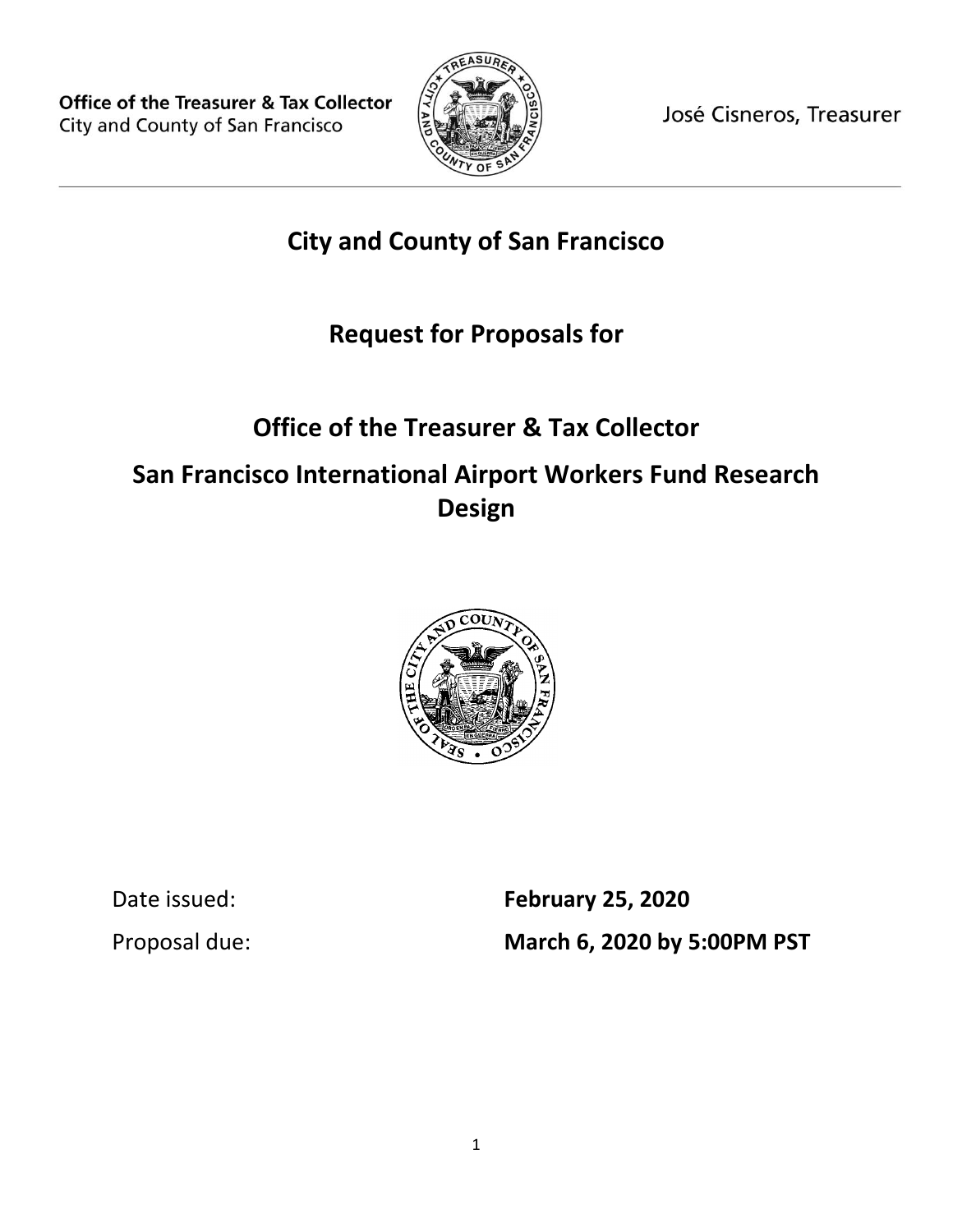

#### **I. BACKGROUND**

**Introduction:** The San Francisco Office of Financial Empowerment (OFE) housed in the Office of the Treasurer and Tax Collector (TTX) in partnership with the San Francisco International Airport (SFO) plans to launch the SFO Workers Fund which will offer workers access to up to \$1,000 over 6 months to address financial emergencies. OFE and SFO are collaborating with a broad coalition of partners, including The Workers Lab, to pilot the SFO Workers Fund with approximately 75-150 workers and 4-5 employers for 6 months starting in spring 2020. With the SFO Workers Fund, when workers experience a financial emergency, they will be able to immediately access a grant to pay for the cost of the financial emergency. In addition to preventing financial instability, OFE and SFO anticipate that workers will experience reduced financial stress, increased job quality, increased productivity, and increased retention at the airport.

#### **II. SCOPE OF WORK**

**Objective:** The overall objective of this solicitation is to receive assistance on research study design and implementation and data analysis research for the SFO Workers Fund pilot project.

**Details:** The consultant will be responsible for performing analytical work including the following tasks:

- Design the project evaluation process and instruments based on existing structural, financial and time constraints, including:
	- o Understand pilot constraints and key objectives;
	- o Provide feedback on study design and ideas for improvement;
	- o Develop list of outcome metrics and process to evaluate impact of pilot utilizing qualitative and quantitative methods;
	- o Draft and finalize research plan with feedback from SFO and OFE staff with tasks and timeline clearly delineated;
	- $\circ$  Advise on most appropriate methodologies to solicit feedback from pilot participants, balancing effort needed, effectiveness and cost; and
	- $\circ$  Design research instruments, including electronic surveys and scripts for in-person interviews using best practices from the field;
	- o Provide guidance on administrative data needed from participating employers.
- Provide guidance on research implementation, including:
	- $\circ$  Offer guidance on best practices for conducting interviews and disseminating surveys;
	- $\circ$  Provide feedback on ways to increase participant engagement with survey process;
	- o Advise on issues that arise and troubleshoot unexpected results; and
	- o Revise research plan as necessary.
- Perform data analysis and report back on results, including:
	- $\circ$  Analyze administrative and survey data using relevant statistical methodologies;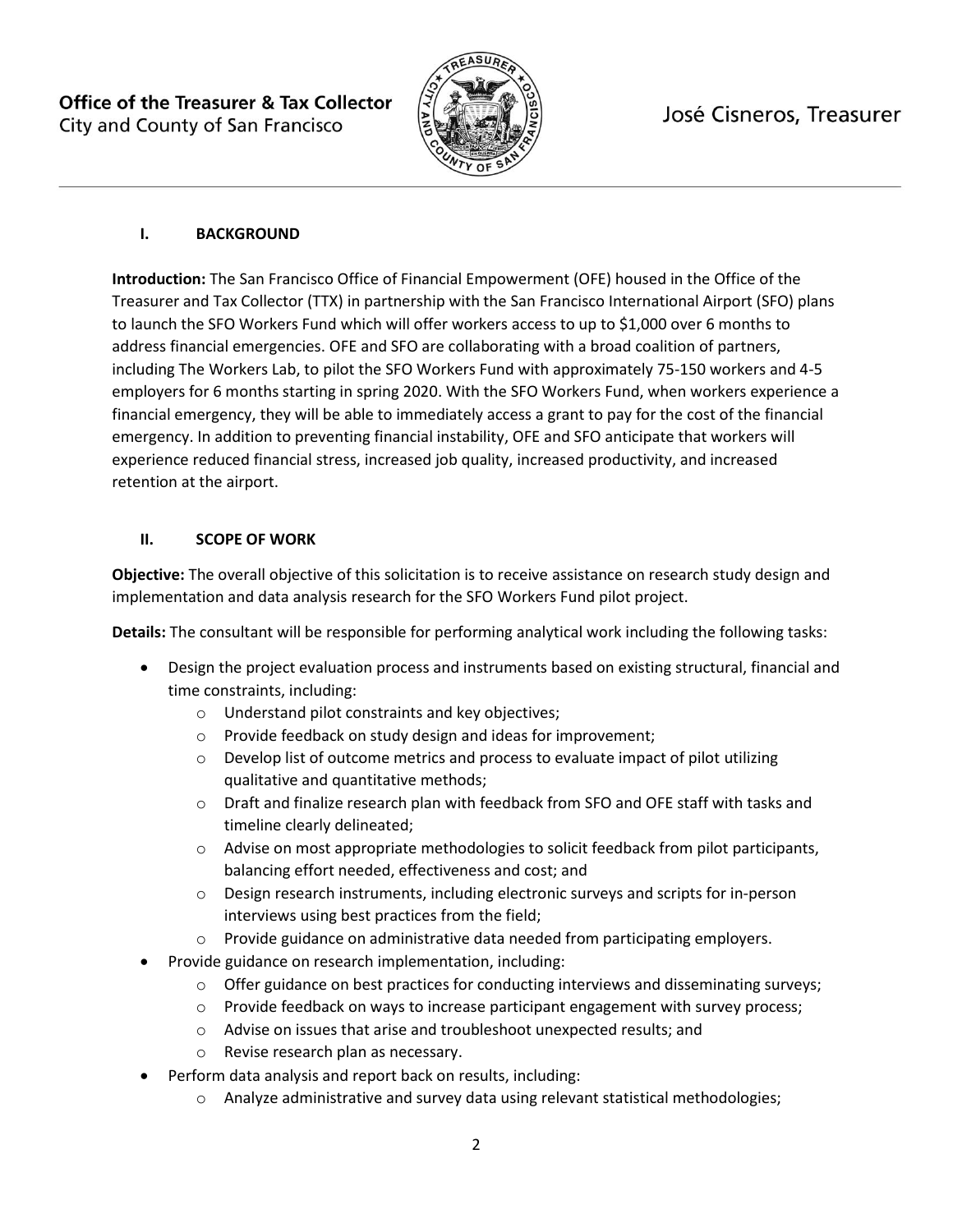

### José Cisneros, Treasurer

- $\circ$  Provide guidance on major takeaways from survey and administrative data results;
- o Create structure to report major results back to SFO and OFE staff;
- $\circ$  Assist OFE and SFO staff in crafting language regarding results of study and creating graphs and figures to report results; and
- $\circ$  Help SFO and OFE disseminate the results of the study, including identifying appropriate channels and opportunities to present results.

**Timeline:** The SFO Workers Fund pilot project has a tight timeline. The project will begin in late spring 2020 and proceed for 6 months through fall 2020. It is expected that the consultant will collaborate with OFE and SFO staff while the pilot is ongoing and will finalize their work in consultation with OFE and SFO staff after the pilot finishes.

**Contract Details:** The contract is not to exceed \$30,000 (billed hourly) and has a one-year term.

#### **III. SUBMISSION REQUIREMENTS**

**Responses:** In your solicitation response, please provide the following information:

- Resume or CV and qualifications (not to exceed 3 pages)
- Detailed project plan (not to exceed 3 pages)
- Two work references (from within the last 3 years)

**Evaluation Criteria:** The following will be used as the criteria to evaluate various responses:

- Research design and evaluation experience;
- Relevant experience with worker and household financial stability, impact of finances on workers' health, productivity and retention, and interventions design to assist low-income workers and financial empowerment; and
- Interest in and insight about emergency worker funds and other interventions designed to assist low-wage workers; and
- Strength of project plan; and
- Cost proposal.

**Requirements:** Due to the tight timeline for this project, all respondents should be ready, willing and able to sign the contract in Appendix A **as-is**. Please review the document prior to submitting your response.

**Deadline:** To be considered for this contract, please submit your bid by **March 6, 2020 at 5:00PM PT**. Proposals must be submitted electronically before this date and time to molly.cohen@sfgov.org.

**Questions:** Please direct all questions to Molly Cohen at [molly.cohen@sfgov.org](mailto:molly.cohen@sfgov.org) or 415-554-4786 at least 3 business days before the bid due date.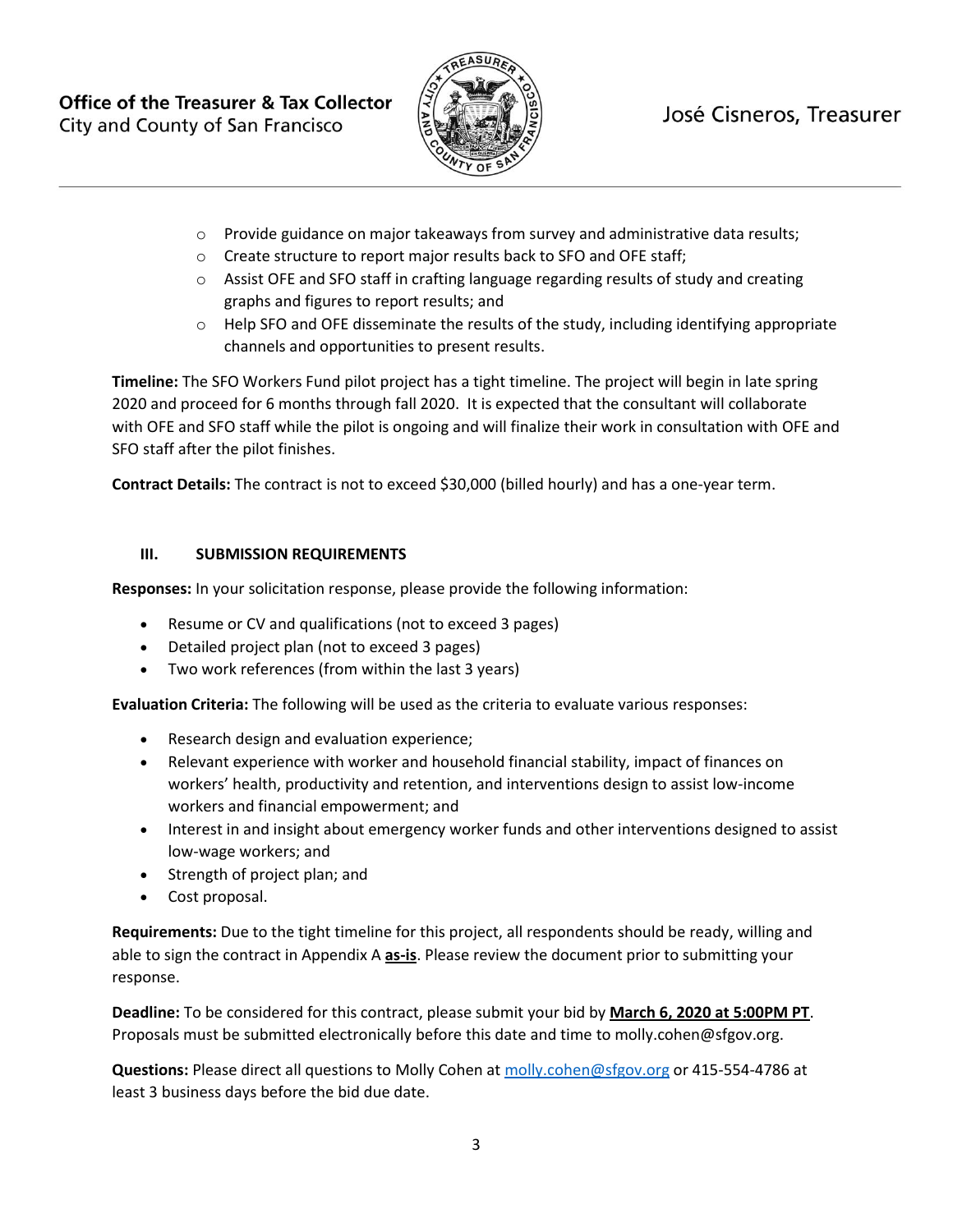

#### **IV. STANDARD FORMS**

Before the City can award any award any contract to a contractor, all vendors must meet the minimum requirements described below. There may be additional requirements placed upon a vendor depending on the type of good or service to be purchased.

At a minimum, in order to become eligible to do business with the City, a vendor must submit the following documents to the Vendor Support Division via the City's supplier portal located at <https://sfcitypartner.sfgov.org/> :

- 1. [Vendor Application Packet](http://sfgov.org/oca/file/167) (includes *New Vendor Number Request Form* and *IRS Form W-9*)
- 2. [CC](http://www.sftreasurer.org/vendor)SF Vendor [Business Registration \(Electronic Submission -](http://www.sftreasurer.org/vendor) you must have a vendor number to [complete\)](http://www.sftreasurer.org/vendor)
- 3. [CMD 12B-101 Declaration](http://sfgov.org/oca/sites/default/files/CMD-12B-101%20Declaration.pdf) of Nondiscrimination in Contracts and Benefits

Vendors must have a City-issued vendor number, have all compliance paperwork submitted and approved by the City, and have an executed contract or purchase order before payments can be made. Once a vendor number has been assigned, an email notification will be provided by the City's Vendor File Support Division. This notification will include instructions on how to sign up to receive payments through the City's supplier portal located at<https://sfcitypartner.sfgov.org/>.

| <b>Form</b>                                                                                                                                     | <b>Purpose/Info</b>                                                                                                                                                                                                                                                                                                                                                                                                        | <b>Routing</b>                   |
|-------------------------------------------------------------------------------------------------------------------------------------------------|----------------------------------------------------------------------------------------------------------------------------------------------------------------------------------------------------------------------------------------------------------------------------------------------------------------------------------------------------------------------------------------------------------------------------|----------------------------------|
| <b>CCSF Vendor - Business</b><br><b>Registration (Electronic</b><br>Submission - you must<br>have a vendor number to<br>complete)               | This declaration is required for city<br>vendors to determine if you are<br>required to obtain a Business<br>Registration Certificate.                                                                                                                                                                                                                                                                                     | https://sfcitypartner.sfgov.org/ |
| <b>Declaration of</b><br>Nondiscrimination in<br><b>Contracts and</b><br><b>Benefits with supporting</b><br>documentation (Form<br>CMD-12B-101) | This Declaration is used by the City's<br><b>Contract Monitoring Division to</b><br>determine if a vendor offers benefits<br>to employees. When a vendor offers<br>benefits, it must be verified that all<br>benefits, including insurance plans and<br>leaves, are offered equally to<br>employees with spouses and<br>employees with domestic partners.<br>For more information and assistance,<br>please visit the City | https://sfcitypartner.sfgov.org/ |